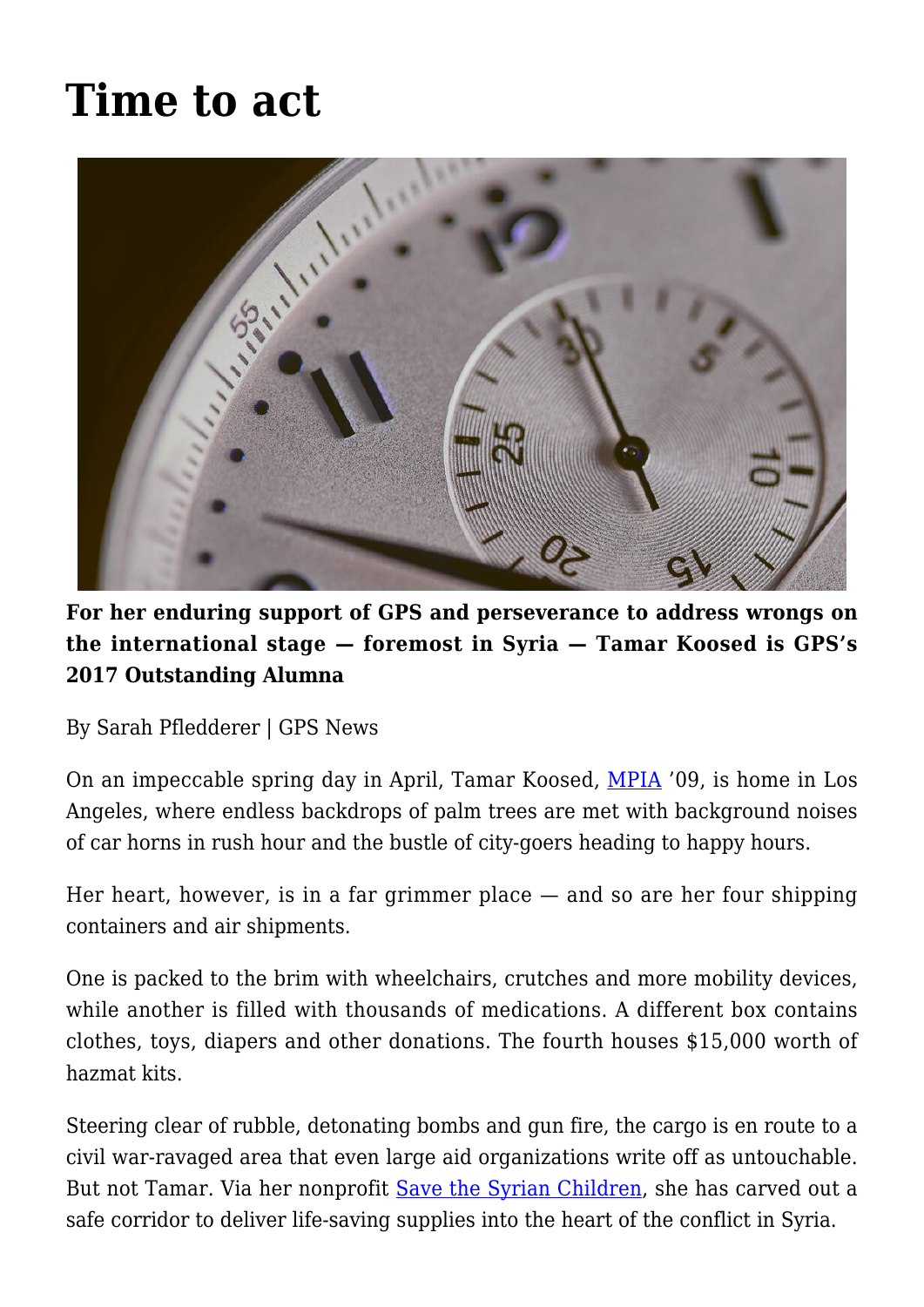"Tamar has done what very few of us are willing to do: She has acted, and she has led," commended David Robertson, director of career services at the UC San Diego School of Global Policy and Strategy (GPS). "While many of us talk about how horrible a situation this is and may donate money or a bit of time, Tamar has thrown her whole life into addressing a wrong."

It's for this reason and her enduring support of GPS that Tamar was selected as the School's 2017 Outstanding Alumna.

#### **Getting to the heart of the problem**

"Though their story continues to unfold, the Kooseds already have proven themselves as true heroes," added Robertson, who nominated Tamar for the honor.



For Tamar and Phil, her husband, acting on the atrocities in Syria and founding Save the Syrian Children stemmed from a place of numbness and was then sparked from personal accountability.

"Both of us are Jewish," Tamar said, noting they both had lost family in the Holocaust. "We say all the time 'never again.' But here it is, 'happening again.' What's happening in Syria is another genocide, and it's our generation's time to act. But Phil and I had stayed numb for the first five years of the war, donating to a few organizations and moving on."

And so, after some personal reckoning, the married couple did something they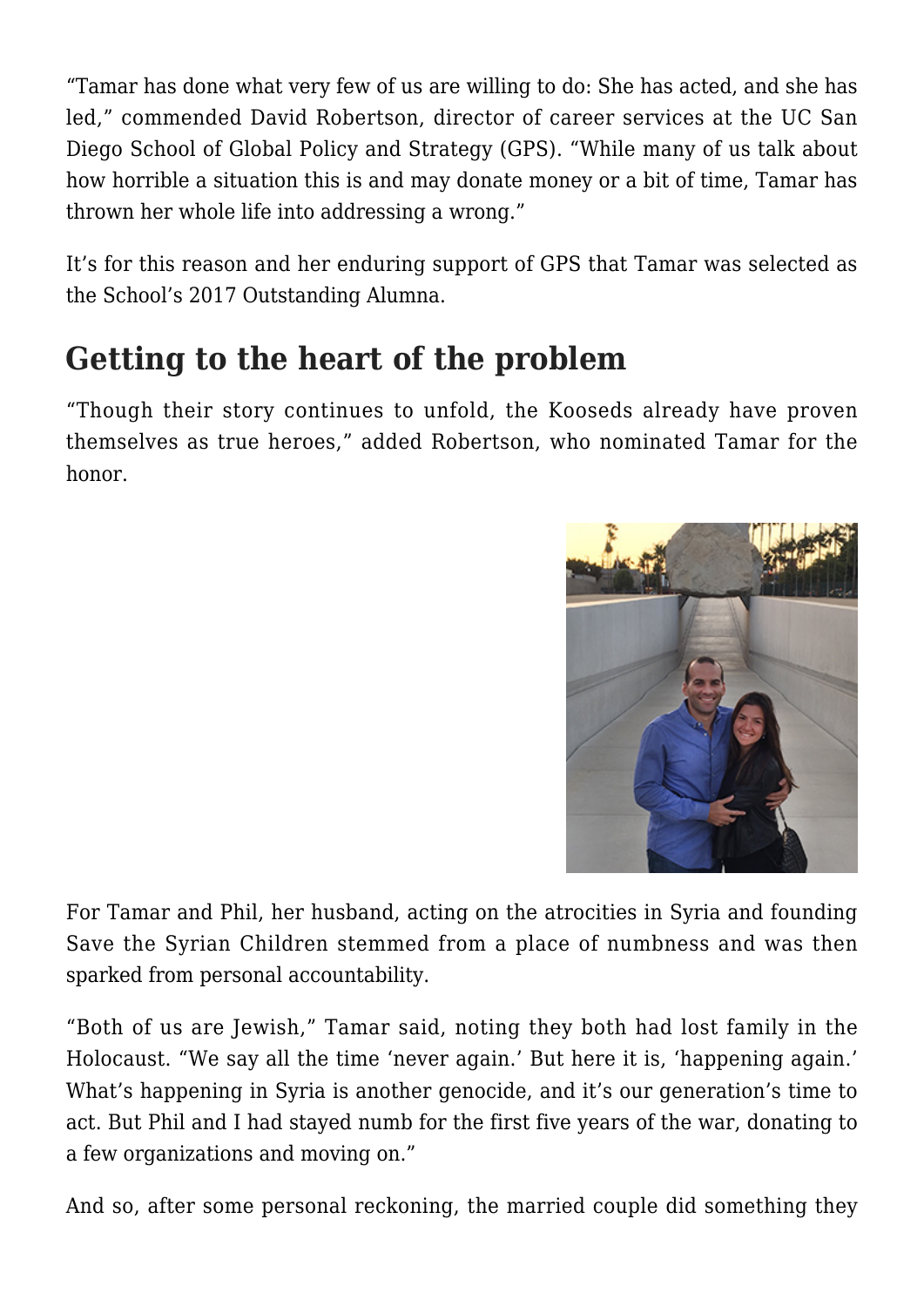never had before: They wed their skills.

## *"I didn't have the goal of being an entrepreneur. But GPS made me an entrepreneur by giving me the skills and a complete network." — Tamar Koosed '09*

As the founder of [Manaus Consulting](http://www.manausconsulting.com/)  $-$  a corporate responsibility and international development consulting firm — Tamar drew from her experience in coordinating deliveries in the most underdeveloped parts of the world. Phil, with a career revolving around international supply chains, had an extensive network in China from which they could source medical supplies and freight forwarders ready to transport goods from there.

They began last summer by building a network of doctors and nurses on the ground in the Idlib and Aleppo governorates of Syria. In reaching out to them, the Kooseds compiled a wish list of their most-desperately-needed medical supplies.

They put down a \$100,000 deposit to fill the order from 11 different Chinese factories. The first cargo box was shipped from Shanghai to Turkey, where the government granted Save the Syrian Children duty free clearance. From there, the goods were put on the path made possible by Tamar and transported across the border into Idlib, where their newly rallied distribution network delivered the shipments to 28 hospitals in Idlib and Aleppo by the end of March.

To date, the Kooseds have fundraised nearly \$280,000 of their current \$400,000 goal — 35 percent of which is from total strangers, Tamar clarified.

"This is not our full-time job," she reminded. "The work always bleeds into bed."

More specifically, the Kooseds work for Save the Syrian Children begins after their three- and one-year-old are put to bed and continues until around 2 a.m.

"I don't look so good; my eyes are pretty shot," Tamar joked, adding seriously: "I've realized since becoming a mother that it's not always about finding a balance. Sometimes it's more of riding a seesaw because, in our case, this is endless work that requires full devotion."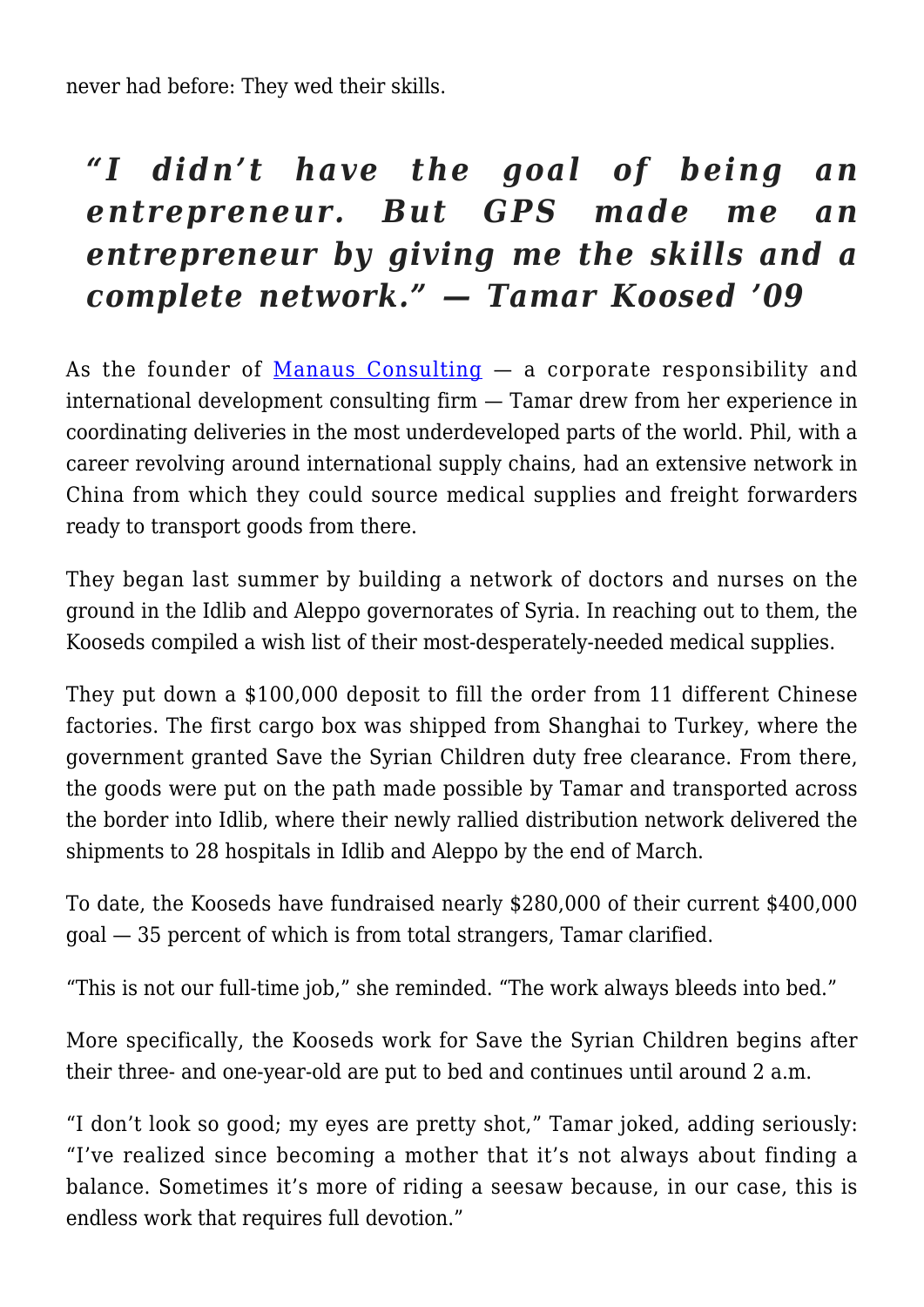A lot of that devotion — and donations — also has come from the GPS community, she recognized, and said it's a similar support she received when establishing Manaus.

#### **Always leaning on an alma mater**



"I didn't have the goal of being an entrepreneur," Tamar recalled. "But GPS made me an entrepreneur by giving me the skills and a complete network."

Tamar has hired eight GPS graduates since founding Manaus eight years ago — "the ultimate service to GPS," Robertson said. Since then, she also has consecutively taken on GPS students as summer interns.

Among Tamar's first hires was classmate and friend Carlued Leon, MPIA '09, who she credits as the "reason Manaus is what it is."

For Leon, however, it's Tamar who has shaped her into the employee and, to an extent, person she is today.

"Working with Tamar, I've learned to give everything a try and not get discouraged with my own perceptions of whether I'm suited enough for a given task," Leon said. "The most perseverant person I know, she certainly embodies the GPS spirit of serving our global community through knowledge and hard work."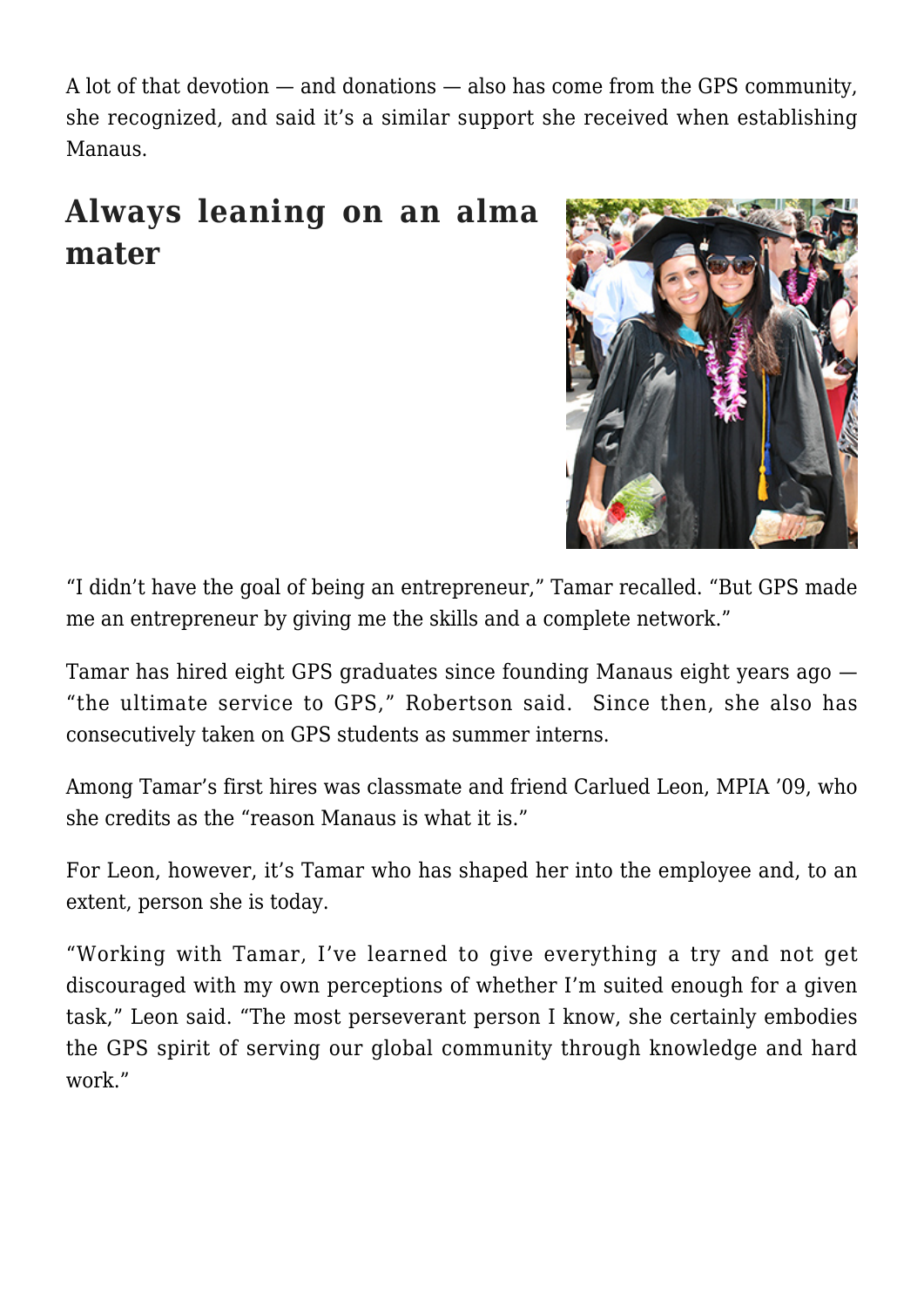## *"Tamar looks beyond herself to make full use of her many talents and professional expertise to make the world a better place." — Professor Richard Feinberg*

Boastfully, Tamar tagged working at her firm as "the GPS job." From hard skills such as econometrics she learned from [Professor Craig McIntosh](https://gps.ucsd.edu/faculty-directory/craig-mcintosh.html) to soft skills on customer relations from [Professor Richard Feinberg,](https://gps.ucsd.edu/faculty-directory/richard-feinberg.html) Tamar said she uses lessons learned from GPS daily.

"As a student, Tamar impressed me with her burning desire to learn and excel, to never settle for second best," Feinberg shared. "But most of all, Tamar looks beyond herself to make full use of her many talents and professional expertise to make the world a better place."

On a smaller scale, Robertson added, Tamar also has made GPS a better place by not only hiring graduates but also by returning to campus to lend advice to current students.

To Tamar, though, staying connected is a two-way street, given the ways in which she benefits from it. With that in mind, she concluded, being named the School's Outstanding Alumna is motivating above all.

"This award just sets the bar higher for me. It holds me accountable to additional work hours, making me work harder in the face of the problems we're dealing with," she said. "Our goal is to save as many lives as possible. As long as the bombs continue to fall on innocent people, we're going to continue pushing supplies."

An alumni selection committee reviewed nominations for and determined the winner of the 2017 Outstanding Alumna or Alumnus. Thank you to the following alumni who represent the alumni board, different regions as well as different degree programs:

- Mark Chesney, MPIA '15
- Jessica Megill, MPIA '10
- Alison Miranda, MPIA '03